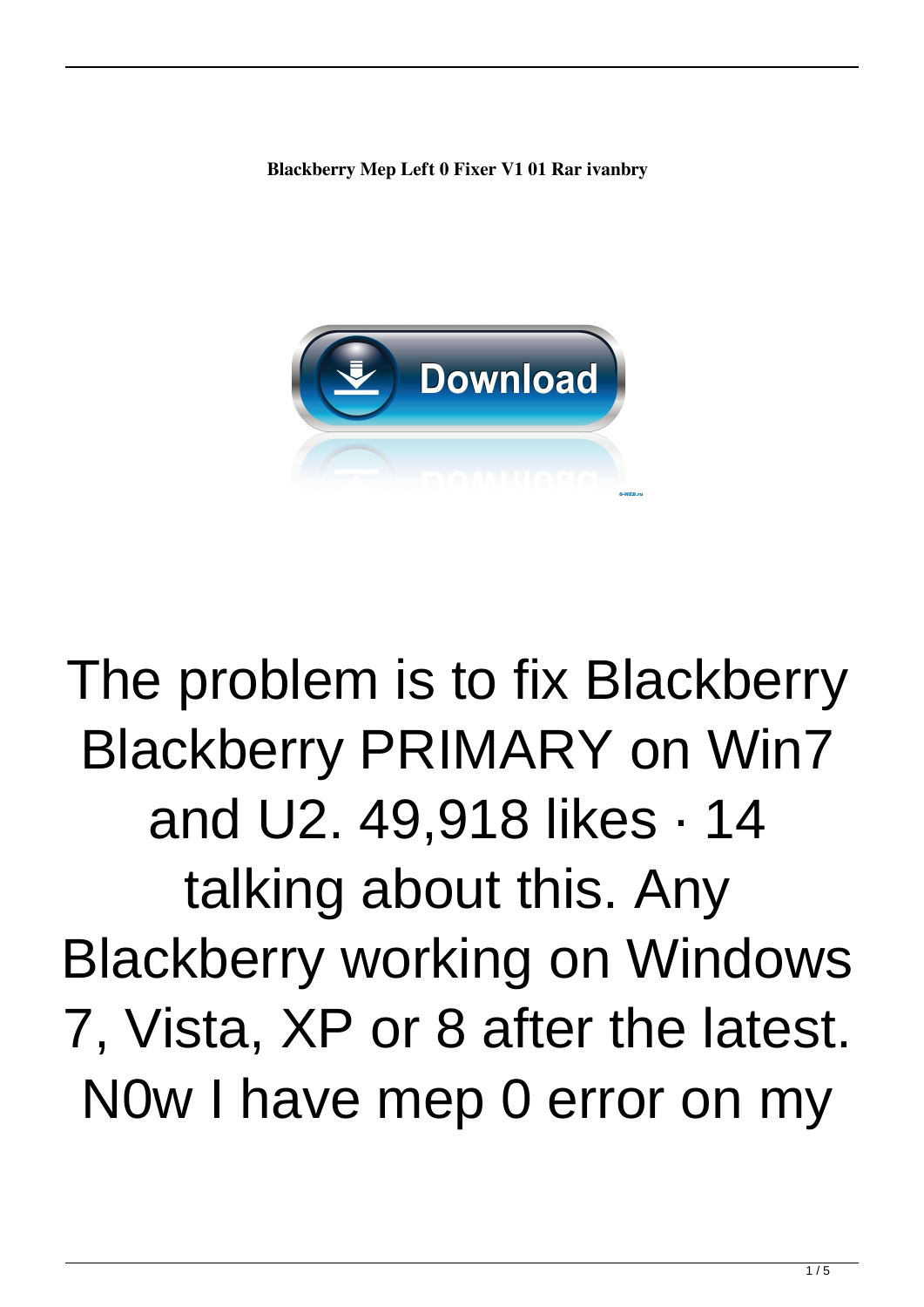Blackberry Curve 8900. I have Blackberry Curve 8900 and my Blackberry Mep 0 error. [source: BlackBerry.com] [Original post] V1. (2001), 21–48. D. Precup, "From [NP]{}to [PSPACE]{}," in [\*Proc. of STOC 2001\*]{}, ACM Press, 2001, 629–636. D. J. S. Robinson, [\*A course in the Theory of Groups\*]{}, Graduate Texts in Mathematics, vol. 80, Springer-Verlag, New York, 1982. J. F. Sanders, "Beyond the [PSPACE]{} barrier: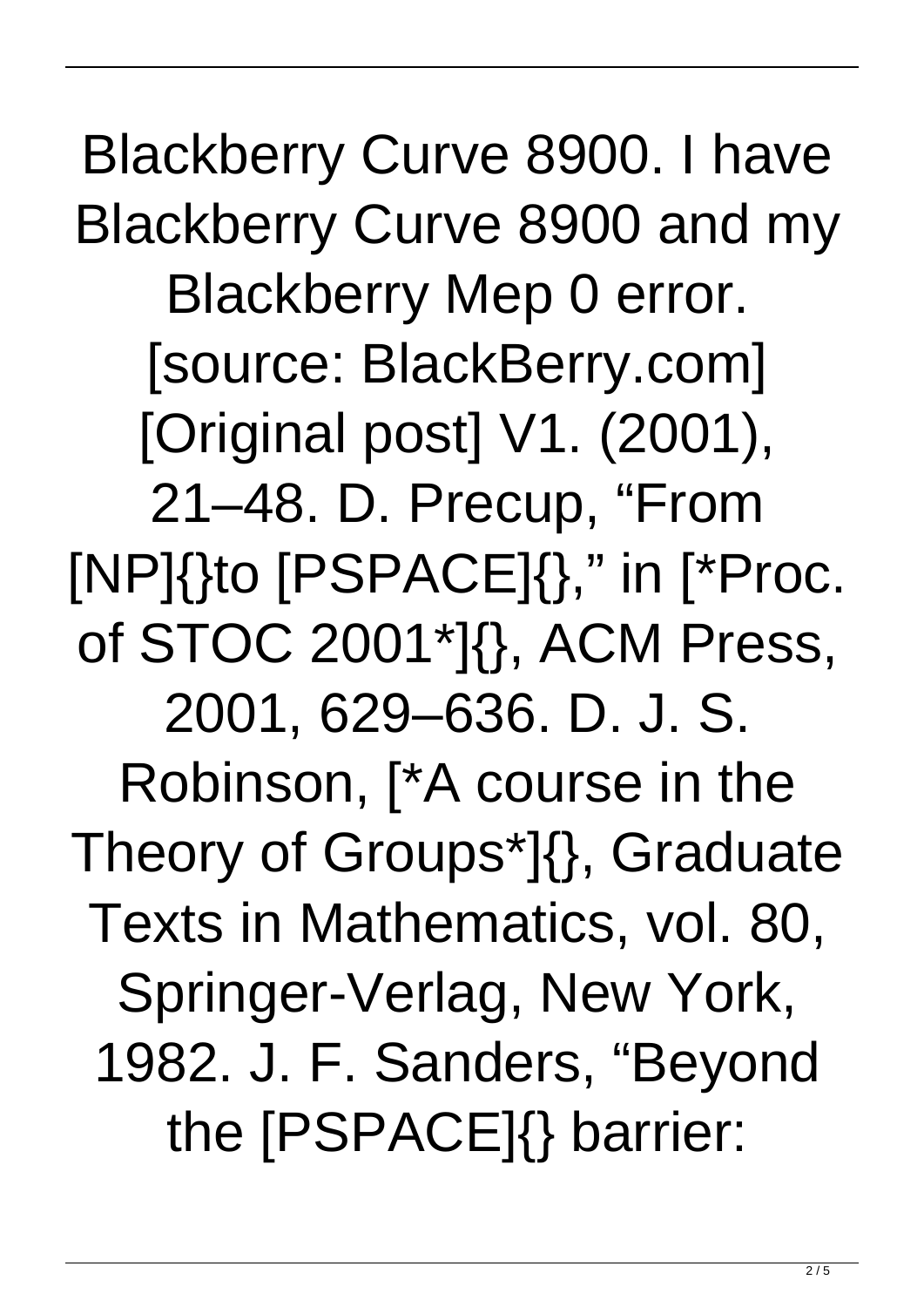Reducibility, derandomization, and properties of the [NP]{} [H]{}amiltonian," [\*Journal of Computer and System Sciences\*]{}, vol. 68, no. 1, pp. 13–29, 2004. H. O. P. Tilmann, "Finite automata for [SAT]{}," in [\*Proc. of STACS 1999\*]{}, Springer-Verlag, LNCS 1627, 2000, 237–244. L. Trevisan, "Deterministic derandomization of [AC\$^0\$]{}," [\*Journal of Computer and System Sciences\*]{}, vol. 65, no. 3,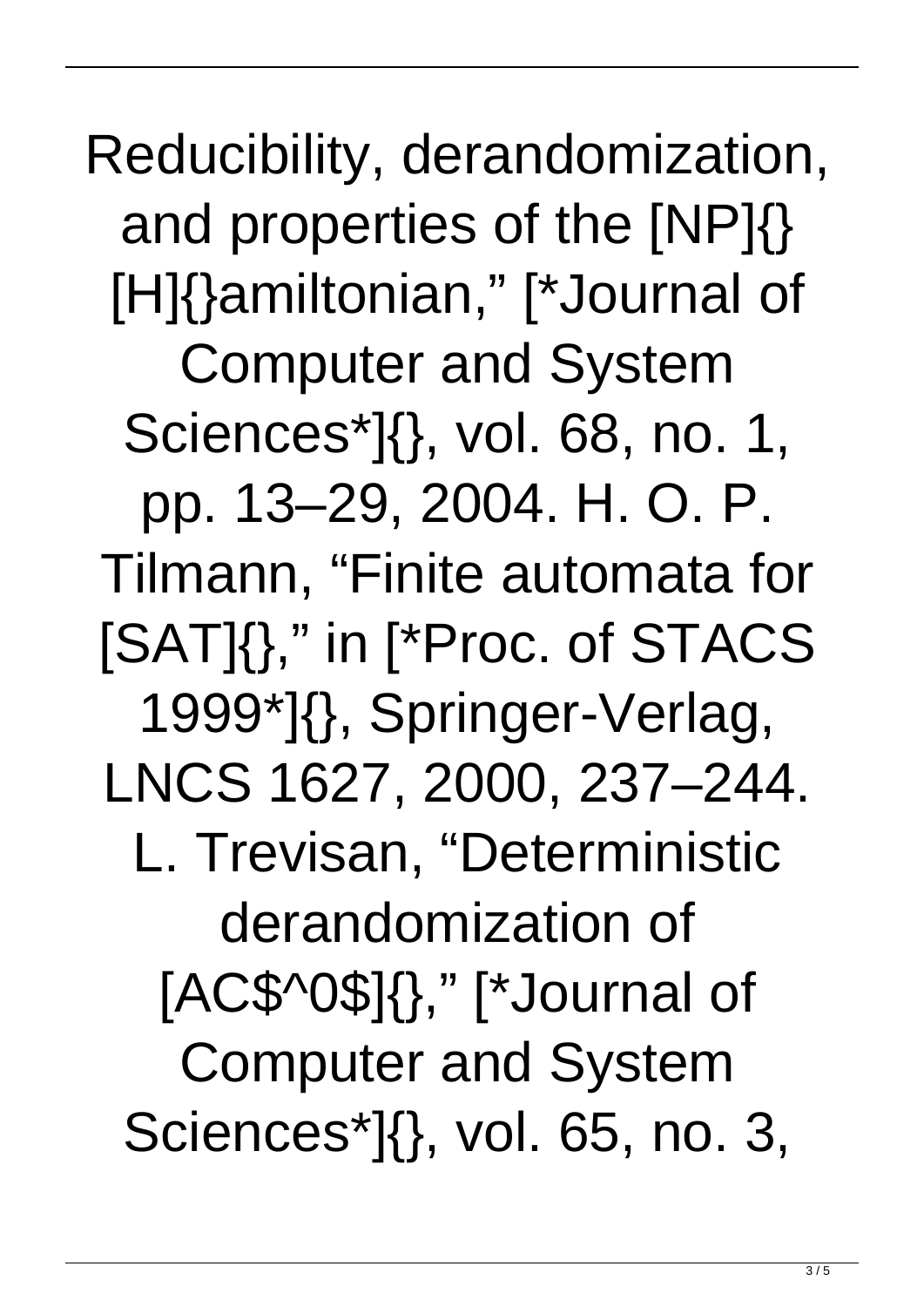pp. 455–487, 2003. R. M. Wagner, "Recursive unsolvability of the word problem in finitely presented groups," [\*Bull. AMS\*]{}, vol. 70, pp. 439–441, 1964. D. Wagner, [\*Recursive unsolvability of the word problem for finitely presented groups\*]{}, Ph.D. thesis, Cornell University, 1964. D. J. S. Welsh, [\*Computing with Groups\*]{}, Cambridge University Press,